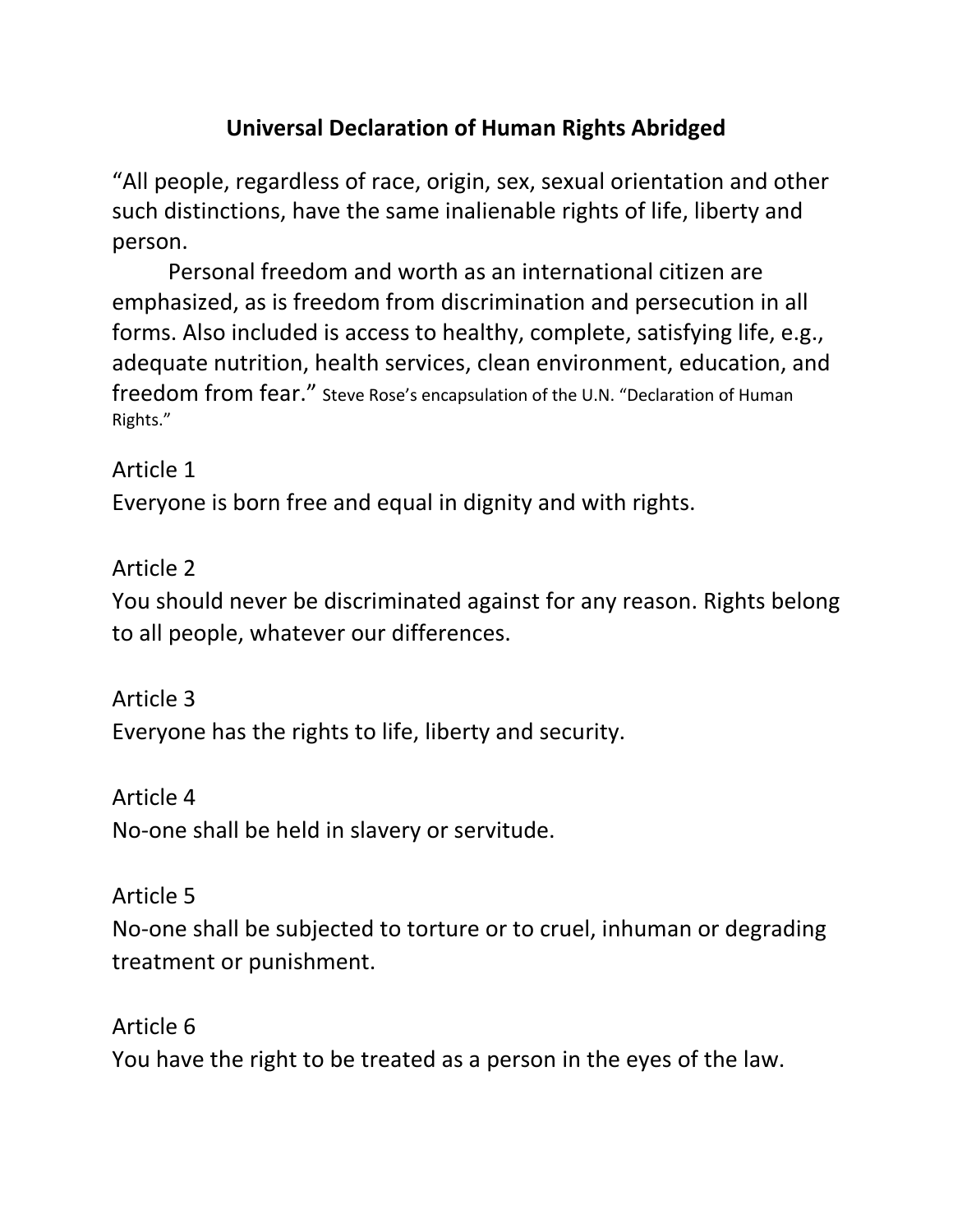#### Article 7

You have the right to be treated by the law in the same way as everyone else. Everyone has a right to protection against violations of their human rights.

## Article 8

If your rights under law are violated, you have the right to see justice done in a court or tribunal.

Article 9 No‐one shall be subject to arbitrary arrest, detention or exile.

#### Article 10

You have the right to a fair and public trial by an independent and impartial tribunal.

#### Article 11

Everyone is to be presumed innocent until proven guilty in a fair trial. No one should be charged with a criminal offence for an act which wasn't an offence at the time the act was done.

### Article 12

No‐one has the right to intrude in your private life or interfere with your home and family without good reason. No‐one has the right to attack your good name without reason.

### Article 13

You have the right to freedom of movement within your country. Everyone has the right to leave a country and to return home.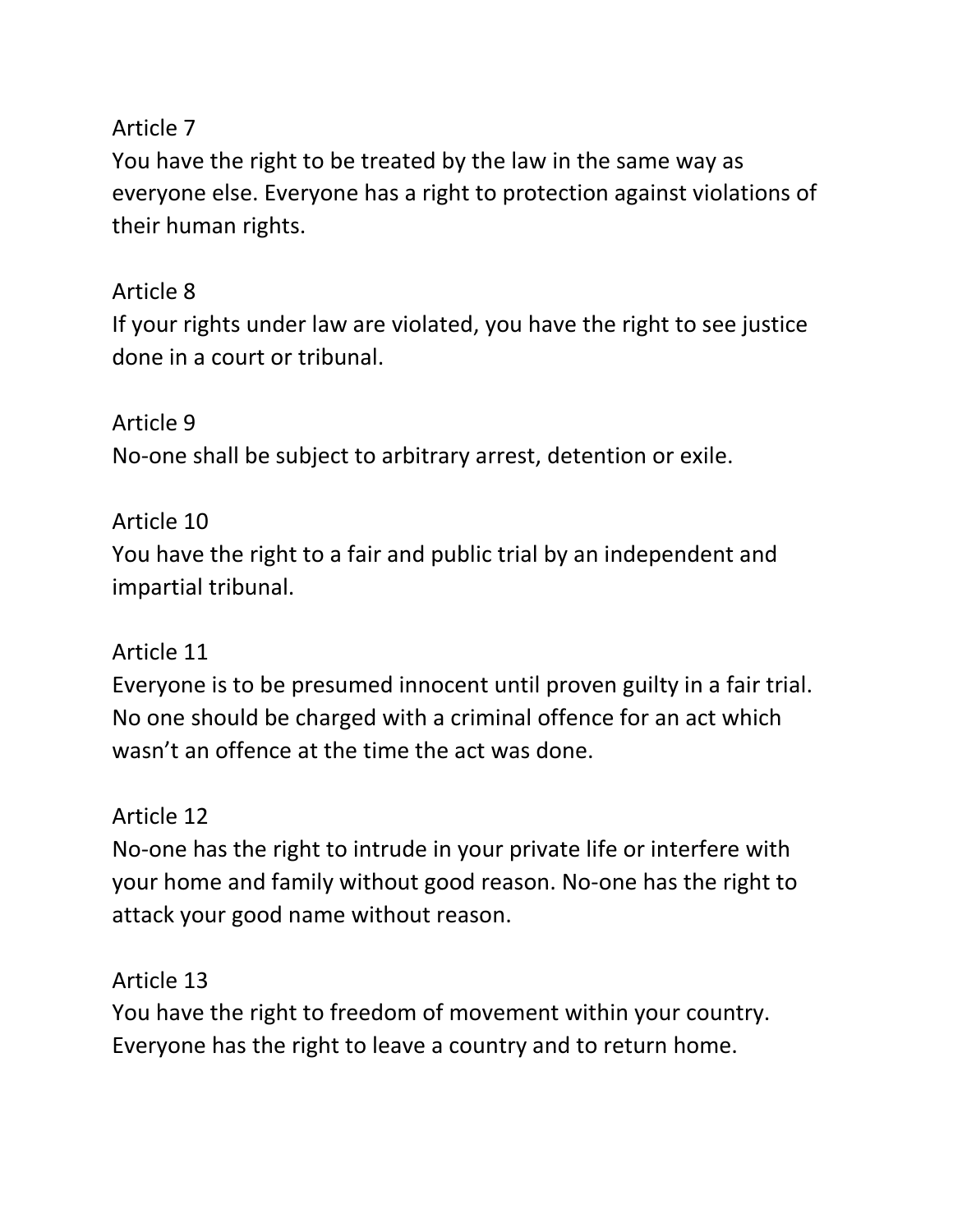Article 14

You have the right to seek and to enjoy asylum from persecution in other countries. You may not invoke this right if fleeing just laws in your own country.

Article 15 You have the right to a nationality.

Article 16 You have the right to marry and to raise a family. Men and women have the same rights when they are married and when they are separated.

Article 17 You have the right to own property and it cannot randomly be taken away from you.

Article 18 You have the right to freedom of thought, conscience and religion and to peacefully express those beliefs in teaching, practice and worship.

Article 19 You have the right to freedom of opinion and expression.

Article 20 You have the right to freedom of peaceful assembly and association.

Article 21 You have the right to take part in the government of your country.

Article 22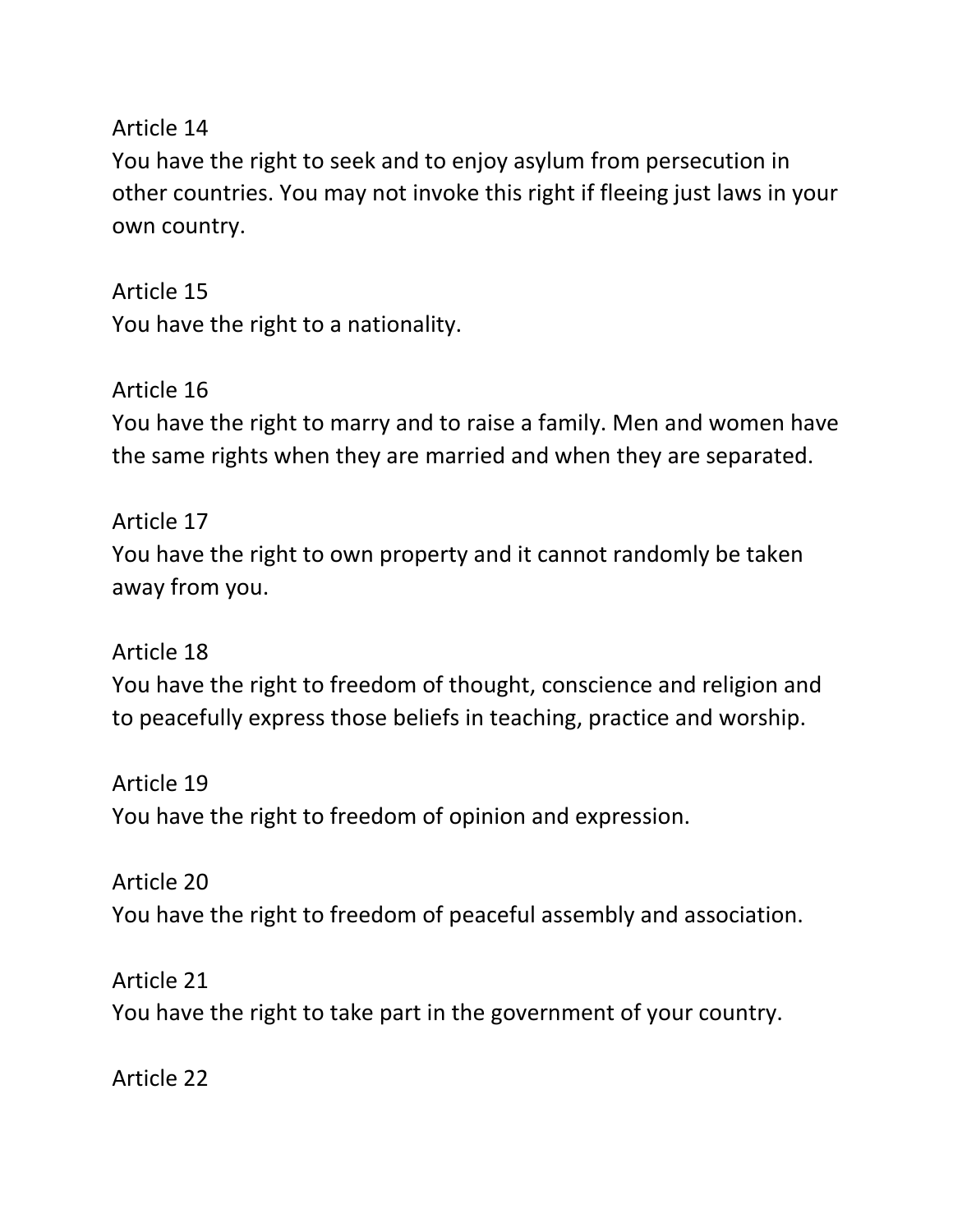As a member of society, you have a right to social security.

Article 23

You have the right to work, to good working conditions, to equal pay for equal work and to form and join unions.

Article 24 You have the right to rest and leisure.

Article 25 You have the right to a decent life, including enough food, clothing, housing, medical care and social services.

Article 26 You have the right to an education.

Article 27 No-one may stop you from participating in the cultural life of your community.

Article 28 You have the right to live in the kind of world where your rights and freedoms are respected.

Article 29 We all have a responsibility to the people around us and should protect their rights and freedoms.

Article 30